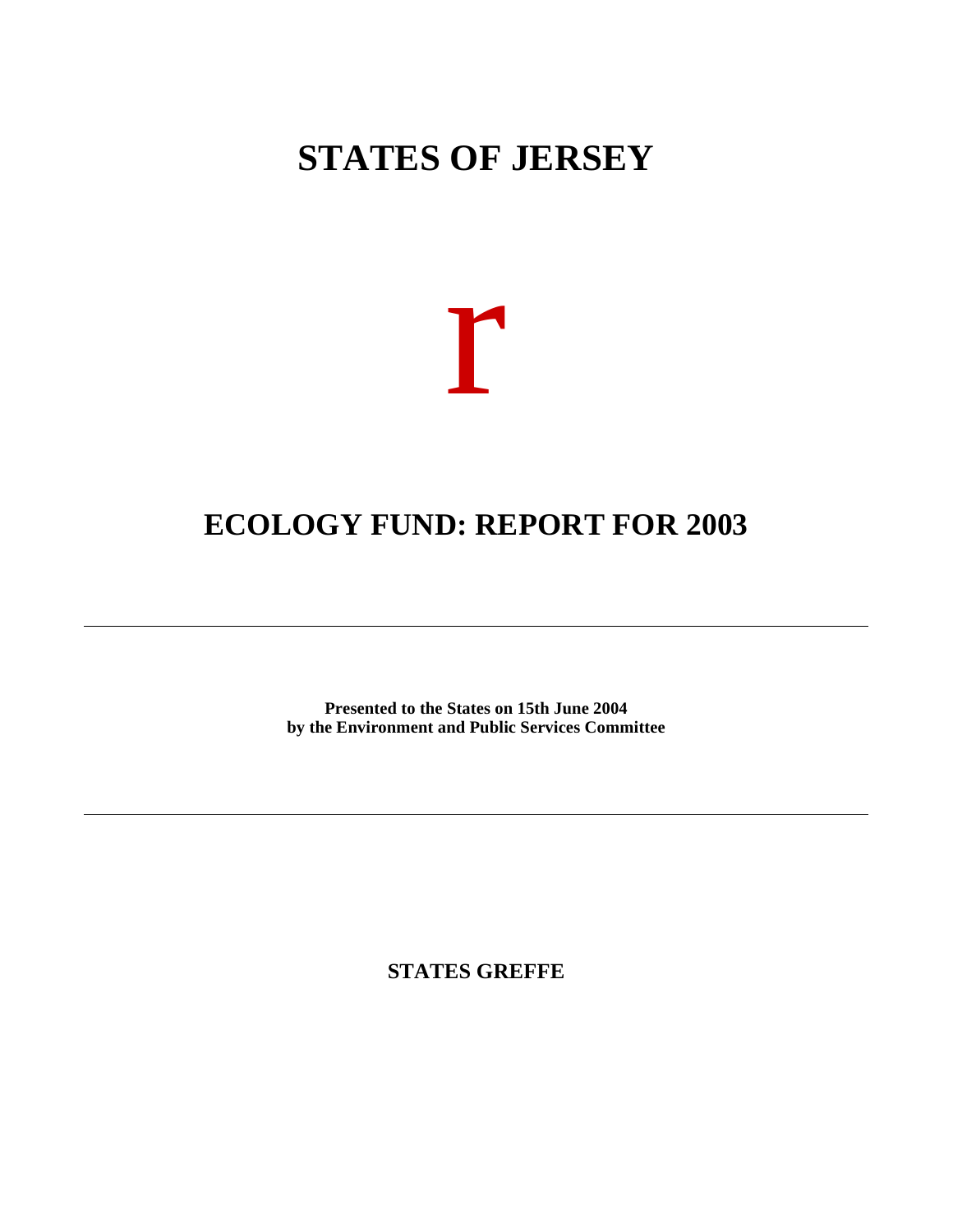#### **THE ECOLOGY FUND – 2003**

The establishment of the Ecology Fund (P.32/91) required that an annual report be presented to the States. This report details the activities of the fund during the year ending 31st December 2003.

The Fund was established in March 1991 by the States of Jersey with a sum of money (£344,592) received as an insurance settlement from the Amoco Cadiz oil tanker disaster of 1978. The fund is invested by the States Treasury to generate an income that can be used in whole or partial support of local environmental projects.

#### **The Trustees and their meetings**

The Trustees under the chairmanship of Deputy J. Hilton met on 4 occasions during 2003, with additional telephone votes. The Trustees, in addition to Deputy J. Hilton, are Mr. R. Burrow, Mr. C. Le B Mr. H. Forshaw and Mr. R. Long.

The Trustees are pleased to report that the fund is in a healthy condition with the investment capital at £468,733 and they would like to take this opportunity to request that any States member who is aware of potentially worthy environmentally based projects to encourage members of the public to apply to the fund. The Trustees are especially interested in applications from urban areas, such as schools and housing estates.

#### **Projects approved prior to 2003 and paid for in 2003**

Conservation Garden at Le Squez Primary School

A grant was made to Le Squez Primary School to fund the creation of an educational conservation garden facility.

Granted £2,228.25 Paid £615.48

Red Squirrel GIS Modeling Study

A grant was made to the Environment Department to fund a GIS modeling study into the conservation of Red Squirrels in Jersey.

Granted £4,675.00 Paid £4,675.00

Grouville Marsh Topological Survey

A grant was made to Grouville Marsh Tenants to fund a full topological survey of Grouville Marsh Wetland.

Granted £600.00 Paid £600.00

Part fund Ph.D. course fees

A grant was made to the Agile Frog Group to part fund Ms L. Racca in the third year of her Ph.D. on the conservation of the Agile Frog in Jersey.

Granted £9,000.00 Paid £9,000.00

Squirrel road sign

A grant was made to the Environment Department to pay for the construction and sighting of a road sign alerting drivers to the presence of squirrels at a road in St John.

Granted £320.00 Paid £112.50

Fund attendance at British Ecological Society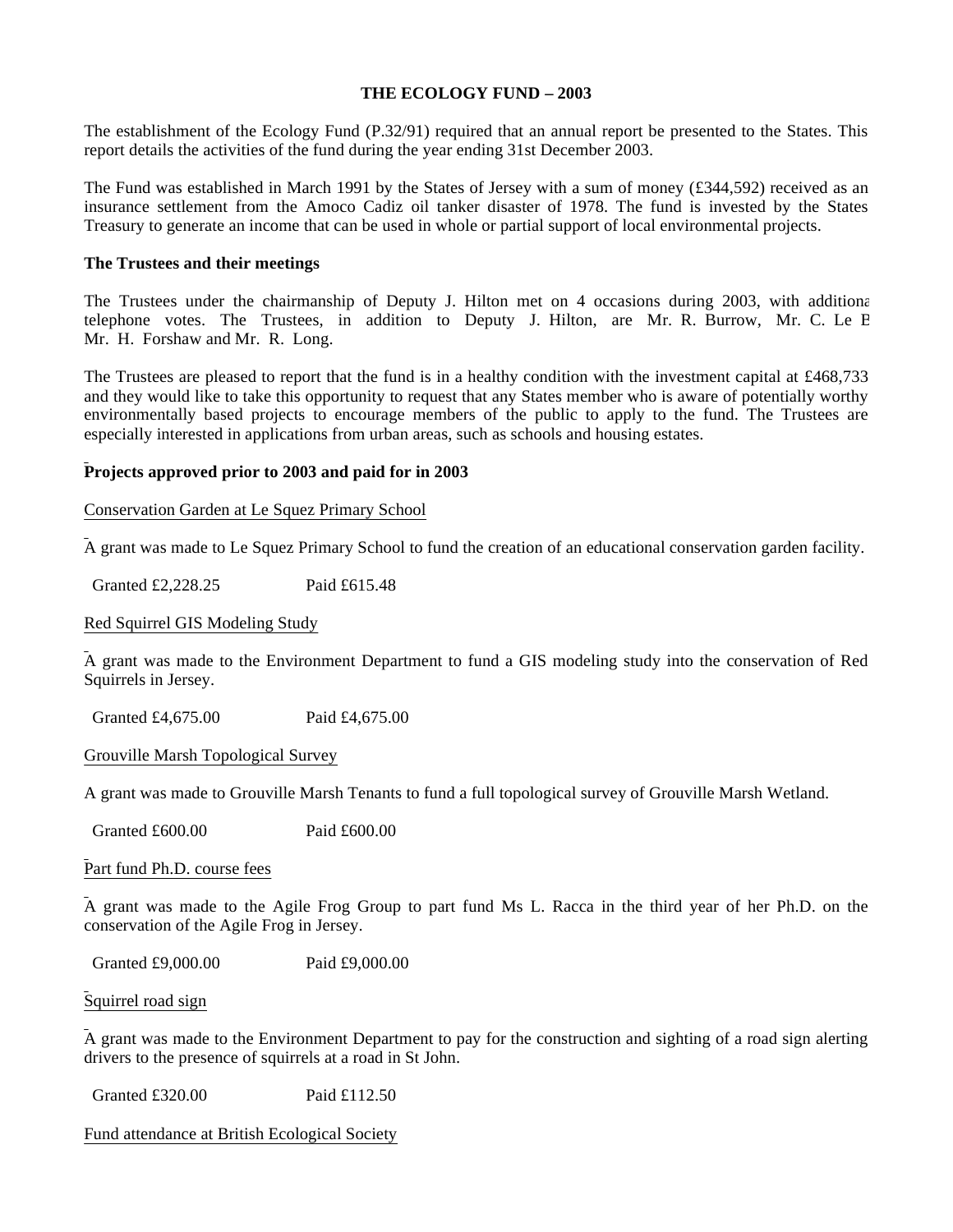A grant was made available for Ms L. Racca to attend the British Ecological Conference.

Granted £289.75 Paid £289.75

### Conservation Garden at Jersey Animal Shelter

A grant was made to the Jersey Animal Shelter to assist with funding the creation of a foundation stage Environmental Garden.

Granted £2,470.00 Paid £2,016.00

#### Agile Frog Genetic study

A grant was made to the Agile Frog Group to assist with the cost of a study into the genetics of the Jersey Agile Frog population.

Granted £2,000.00 Paid £1,981.70

#### **Projects approved and paid for in the year 2003**

Fund attendance at General Meeting of Societas Europaea Herpetologica

A grant was made available for Ms L. Racca to attend the European Herpetological Conference.

Granted £646.29 Paid £641.73

Environmental Garden at St. Peter's Primary School

A grant was made to St. Peter's Primary School to assist in the funding of an educational conservation garden facility.

Granted £2,234.00 Paid £221.89

Ranger Training Program

A grant was made to the National Trust for Jersey to fund the attendance for staff on a Ranger Training courses.

Granted £1,828,00 Paid £1,828,00

Purchase of Entomological Storage Cabinet

A grant was made to the Entomological Section of the Société Jersiaise to fund the purchase of a storage cabinet.

Granted £1,825.00 Paid £1,825.00

Earthwatch Project

A grant was made to Ms J. Meldrum to attend an Earthwatch conservation Project.

Granted £775.00 Paid £775.00

#### Establish Ecological management regime on heathland

A grant was made to the National Trust for Jersey to fund the establishment of an Ecological management regime on heathland between Les Mouriers Valley and Sorel Point.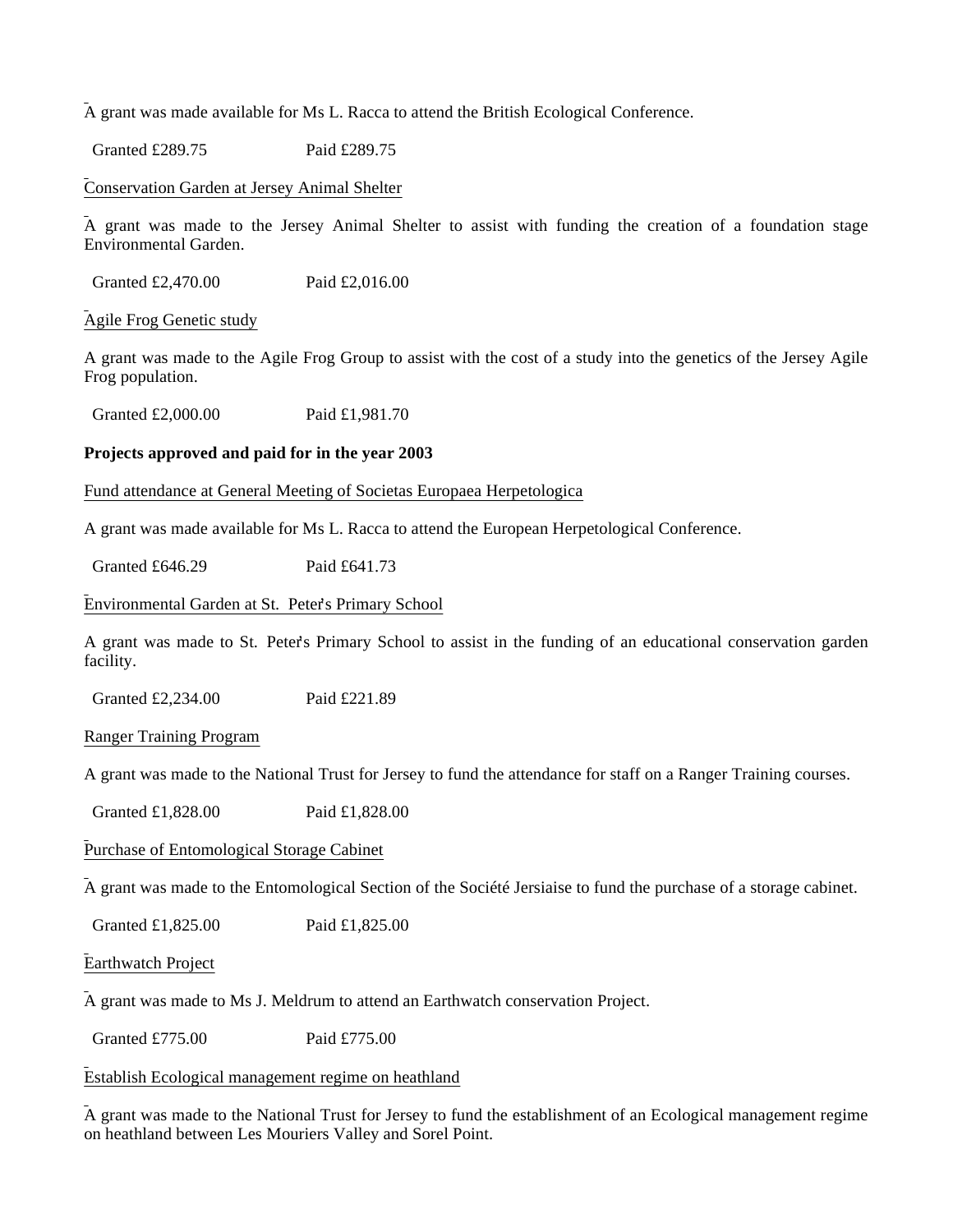Granted £3,260.00 Paid £3,260.00

**States Treasury** 

Debit interest allocation and interest allocation charge.

Paid £17.67

**Total paid at 31st December 2003 £27,859.70**